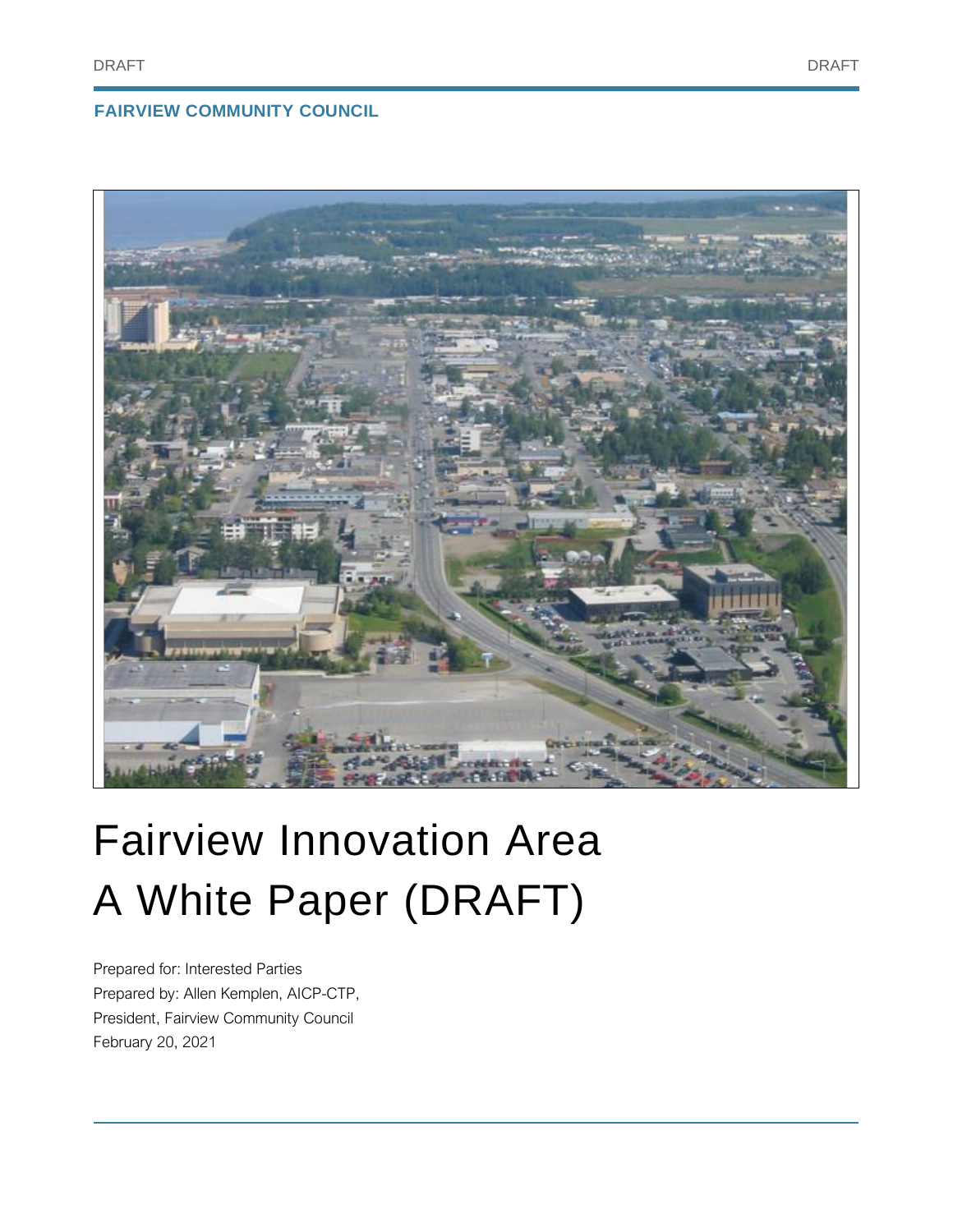# EXECUTIVE SUMMARY

# **Purpose of the White Paper**

Examine the concept of a new Innovation Area within the Anchorage Bowl as proposed in the Working Draft of the Fairview Community Council's Form Based Code Overlay Zone.

# **Goals**

Document the work done to date, establish an understanding of the Strategic Mission of the Fairview Innovation Area, describe upcoming initiatives and identify reasonable and prudent next steps toward implementation.

# **Why an Innovation Zone makes sense**

As we enter the second decade of the Twenty-First Century, there is a growing recognition that technologies have shortened the sense of distance between the major economic engines of the planet. The process of global economic integration has advanced to the point where business activities are routinely conducted across the world For example, it is rare for Customer Service representatives to be located in the country of origin. Target department stores rely on large call centers in the Philippines to respond to customer questions and complaints.

Anchorage is geo-strategically located between the Far East, Europe and the major North American markets. This reality underpins the robust aviation cargo activity at the Anchorage International Airport. While various efforts have been attempted over the years to expand this comparative advantage to other ventures, they have met with mixed success.

The proposition advanced by Fairview stakeholder interests is that new technologies and global economic conditions require new approaches and new thinking. As a percentage of the global gross domestic product, the developing economies of the Far East contribute a significant and growing share of goods and services. The rise of the Far East has not been without impacts, especially on the North American economy. The relationship between the three major economic regions is a dynamic one with ebbs and flows of relative share of wealth. However, what ever the status is at any given point in time there remains the reality of underlying economic infrastructure and technological progress.

# **A Mission Driven Approach**

Neighborhood activists in the Fairview area of the urban core are promoting the concept of an additional Innovation Area whose mission is advancing the economic opportunities associated with Anchorage's unique geo-strategic position between the three major economic engines on the planet. This paper looks at the concept and examines what steps are required to prove it has vitality and is worthy of larger institutional support.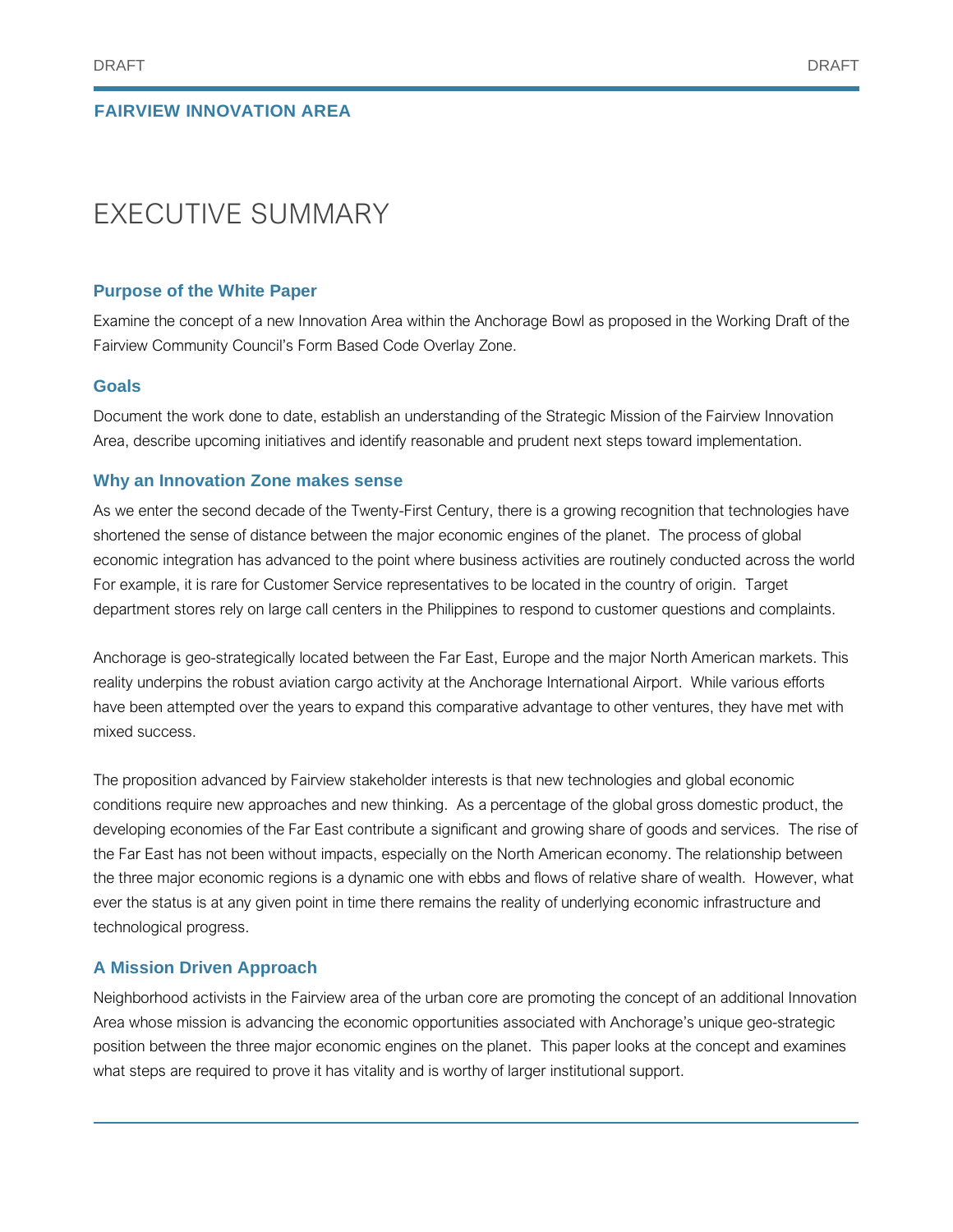#### **Geo-Strategic Location**

Anchorage has long billed itself as the "Air Crossroads of the World." While there have been changes in travel characteristics and volumes over the years, Anchorage's unique geo-strategic location is an enduring aspect defining its comparative advantage relative to other modern metropolitan areas. Cargo businesses such as UPS and FedEx have made very significant investments in air cargo handling capacity at Anchorage International Airport. Anchorage is less than 9.5 hours from 90% of the industrial world and AIA is ranked among the top 5 in the world for cargo throughput.

The economic benefits of just AIA are significant as it employs approximately 15,577 workers who earn a cumulative total nearing \$1 Billion. About 1 in 10 jobs in Anchorage are due to the air related economic activity generated by Anchorage's unique geo-strategic location.

Most of the cargo transiting through Anchorage never leaves the original shipping container. So while the AIA is a very productive and dynamic logistics hub there is very little added value to the goods and products during their brief stay in the community. This represents untapped opportunity for growth and diversification of the Anchorage economy by expanding beyond a logistics hub into a logistics cluster with new kinds of added value work activates that leverage the significant investments in logistics infrastructure. Such new enterprises typically take root in vibrant and dynamic cities where they emerge out of creative and innovative entrepreneurial thinking .

When one assesses the character of the Anchorage economy, one is struck by the fact there appears to be very little evidence of such economic diversification.

There are no guarantees that AIA's growth will continue. Cargo movement between the world's major economic during a period of globalization allowed AIA to leverage its unique geo-strategic location and enabled significant growth. But the volumes of cargo may lessen in the future as the international consensus on world trade appears to be fracturing. Rising tariffs and trade barriers will create a different economic dynamic. It is in Anchorage's best interest to diversify. One way often used by cities is to create more resilient local economies leapfrogging off a core comparative advantage. This is often done through the efforts of a vibrant small business economic culture particularly in the production of value-added products and services. These small businesses are made stronger by the presence of one

or more large anchor institutions — often associated with some form of research and development facility.





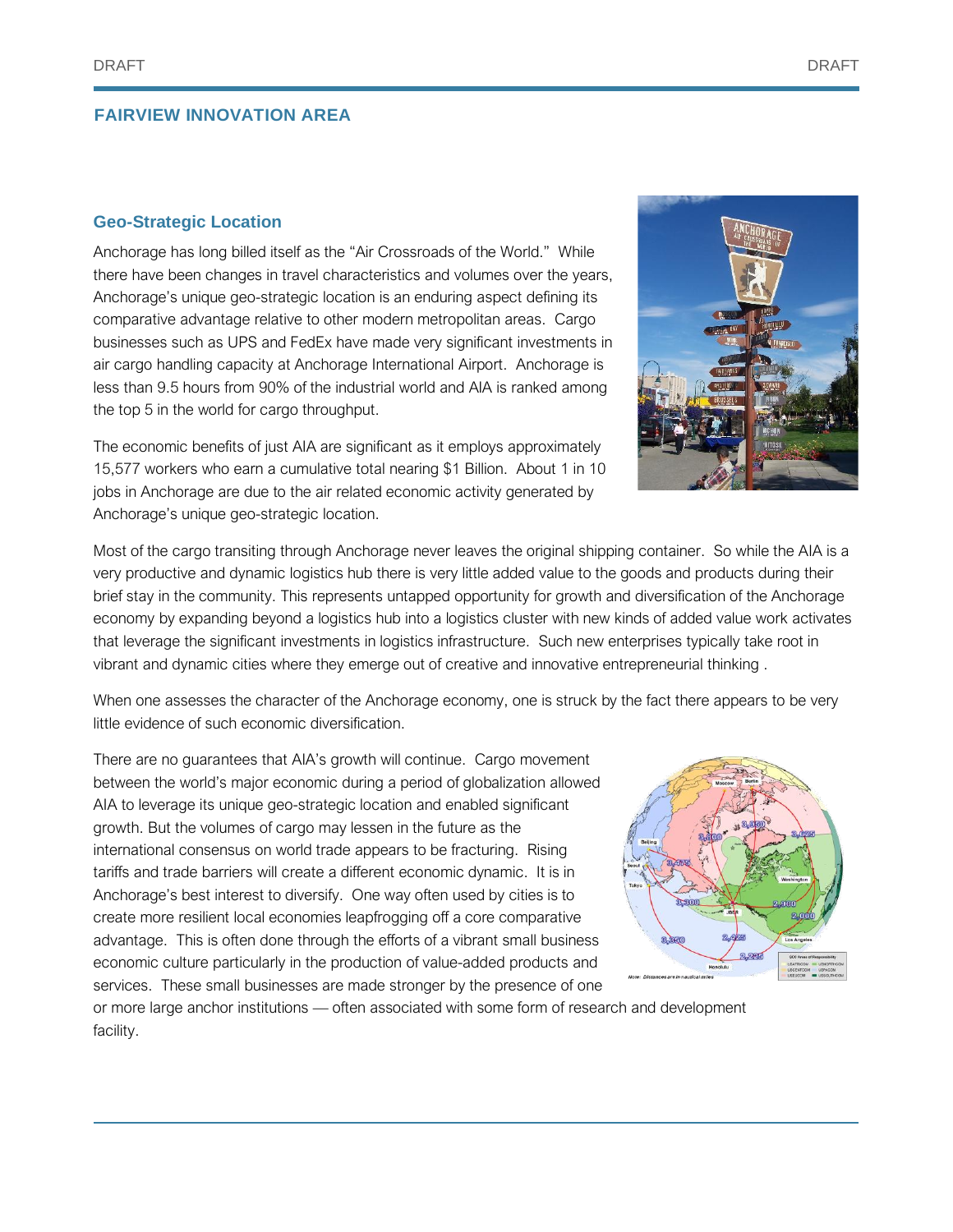The position advocated by the residents and small businesses of Fairview is to not dwell on the past but focus on present opportunities while preparing for the future. A future as one of America's federally targeted technology growth centers tasked with a unique mission to accelerate transformative innovations given the particularities of being the only major metropolitan area located in the sub-arctic and strategically positioned between the major economic regions of the world.

#### **Why is there a new dynamic?**

One has to ask: If Anchorage is geo-strategically located why has it continued to rely on historically important industries of tourism and natural resources and not embraced a more global mindset? One reason may be the traditional engines of economic activity were adequate to meet the needs of the city. Or perhaps Anchorage has not attracted the right type of entrepreneurial personalities that could seize the initiative to expand the local economy in new directions. Or it may be that the significant transition of China into a manufacturing powerhouse is relatively recent. As shown in the graph, the transformation really took off in 2001 when China gained entry to the World Trade Organization. Over the past twenty years China has become the second largest economy per Gross Domestic Product in the world. What used to be primarily a two-region world economy (Europe and the US) has become three and these changes are, for all

intents and purposes, permanent.

The world economy is no longer centered on American consumers. This has created a new economic dynamic that is multi-polar in nature. Anchorage is fortunate enough to be located relatively equal distance between the three economic regions. But the economy of the City needs to evolve. The importance of a City adding new work into the economy is critical in order not to stagnate. With declining prices for natural resources such as oil and gas, Anchorage runs the risk of many rust belt cities if it does not take advantage of the new opportunities created by



globalization. As this is a relatively new reality the businesses and economic engines within Anchorage have not developed. Everything points to Anchorage as a trading hub between the world's mayor economic regions. But a more robust and diversified city economy will not emerge spontaneously. It requires proactive investments and strategic positioning by the economic and civic interests of the city.

# **A Lesson from the Past**

Very few people recognize the name of Prince Henry the Lion. He lived in the 1100s in northern Germany. One of his important insights was his ambitions required prosperous cities. He is the founder of Munich and other notable German cities. But it was in Lubeck on the Baltic Coast that he learned how to create an economic development zone and transform the economy of the region.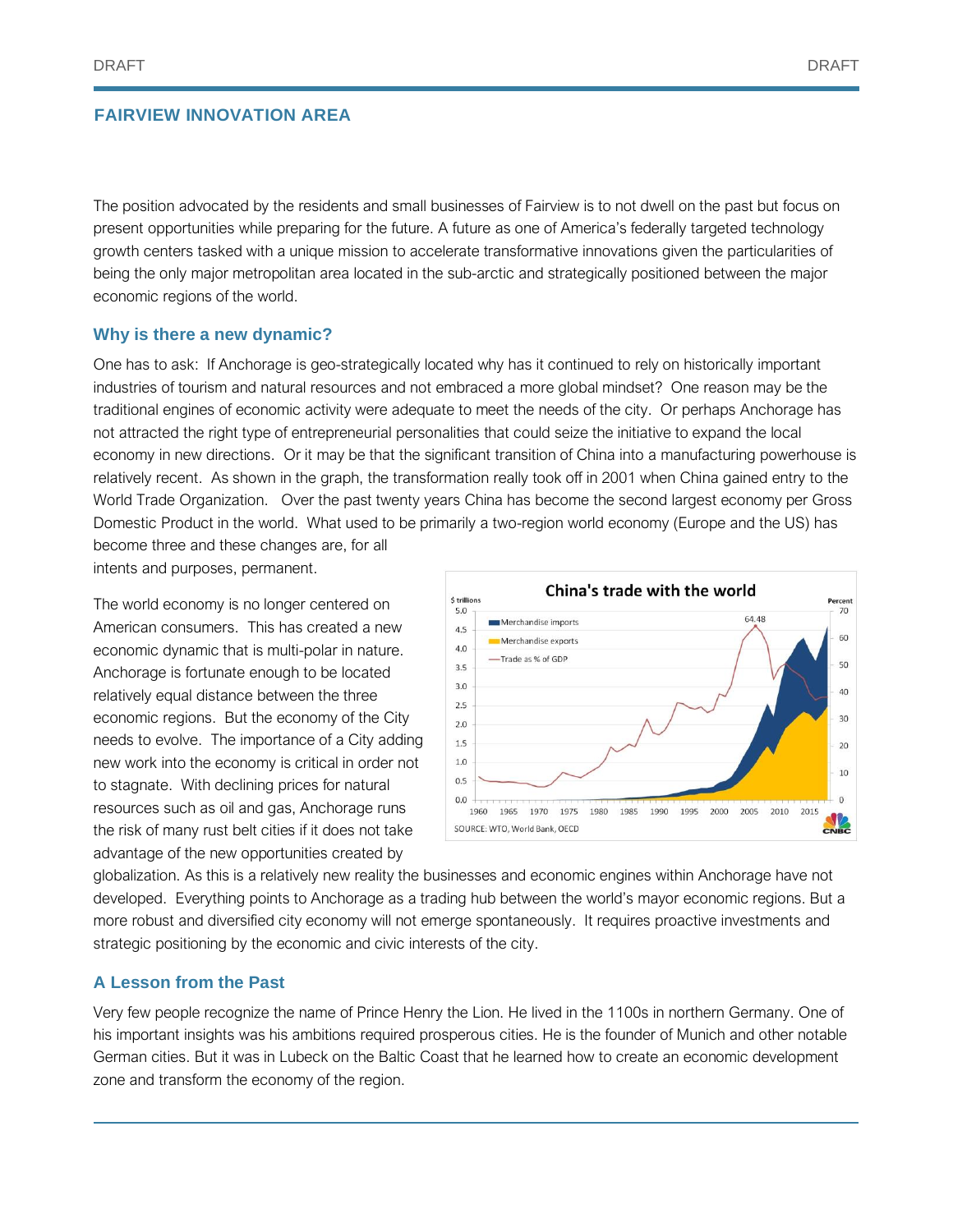Prince Henry established a special district with the city and granted an unusual degree of economic and political freedom along with a clear set of fairly administered regulations. The special economic development zone had its own governing charter or code of rules. Prince Henry then promoted the new area by sending messengers throughout the Baltic trading region. He attracted merchants, tradespeople and craftsman from far and wide to relocate to the special area of trade, individual and manufacturing freedom. These migrants then used their connections to their homelands to establish a prosperous network of trade and commerce centered on the innovations emerging out of the special economic development district. The network became a powerful international trade alliance that made Lubeck the most prosperous city on the Baltic. In 1375 Emperor Charles IV designated it one of the five "Glories of the Empire" along with Venice, Rome, Pisa and Florence. The success of Lubeck demonstrates tools for making Anchorage a globally prosperous city in the Twenty-First Century.

#### **Economic Transformations and the 21st Century City**

There is a growing awareness the major economies of the world are being transformed by advances in technological development. This transformation is anticipated to be as impactful as earlier industrial revolutions. The first revolution was powered by steam and led to the mass production of inexpensive goods and steam locomotives which opened up remote lands to development. The second revolution was driven by advances in our understanding of electromagnetism and chemistry which led to innovations in communications, electricity along

with gas-powered automobiles and airplanes. The third revolution is well underway. It is digital in nature and innovations are still occurring in the development and miniaturization of computing components.

The unfolding fourth industrial revolution builds on the backbone of digital technologies and infrastructure and it involves a convergence of technologies. It is multi-disciplinary in nature, non-linear in its progress and characterized by integration of the digital into the material and physical domains. New technologies such as 3-d manufacturing, bioprinting, artificial intelligence, blockchain, virtual reality and augmented reality are rapidly pushing themselves from laboratory settings into the real world of the marketplace.

The technological infrastructure within Anchorage is not well enough developed to be at the forefront of this unfolding industrial revolution. However, it is possible for Anchorage to critically assess where opportunities exist to leverage its unique geo-strategic location, existing assets and establish enabling frameworks for innovation and economic prosperity.

#### Example: Pharmaceuticals

A small technology start-up receives bulk orders of pharmaceutical feedstocks from the Far East. It confirms the quality of the raw product and adds value by breaking the drugs into tailored prescriptions to meet orders received via the Internet and prepares customized products made in America for delivery into European and American markets with a focus on customized delivery to nursing homes and infirm customers.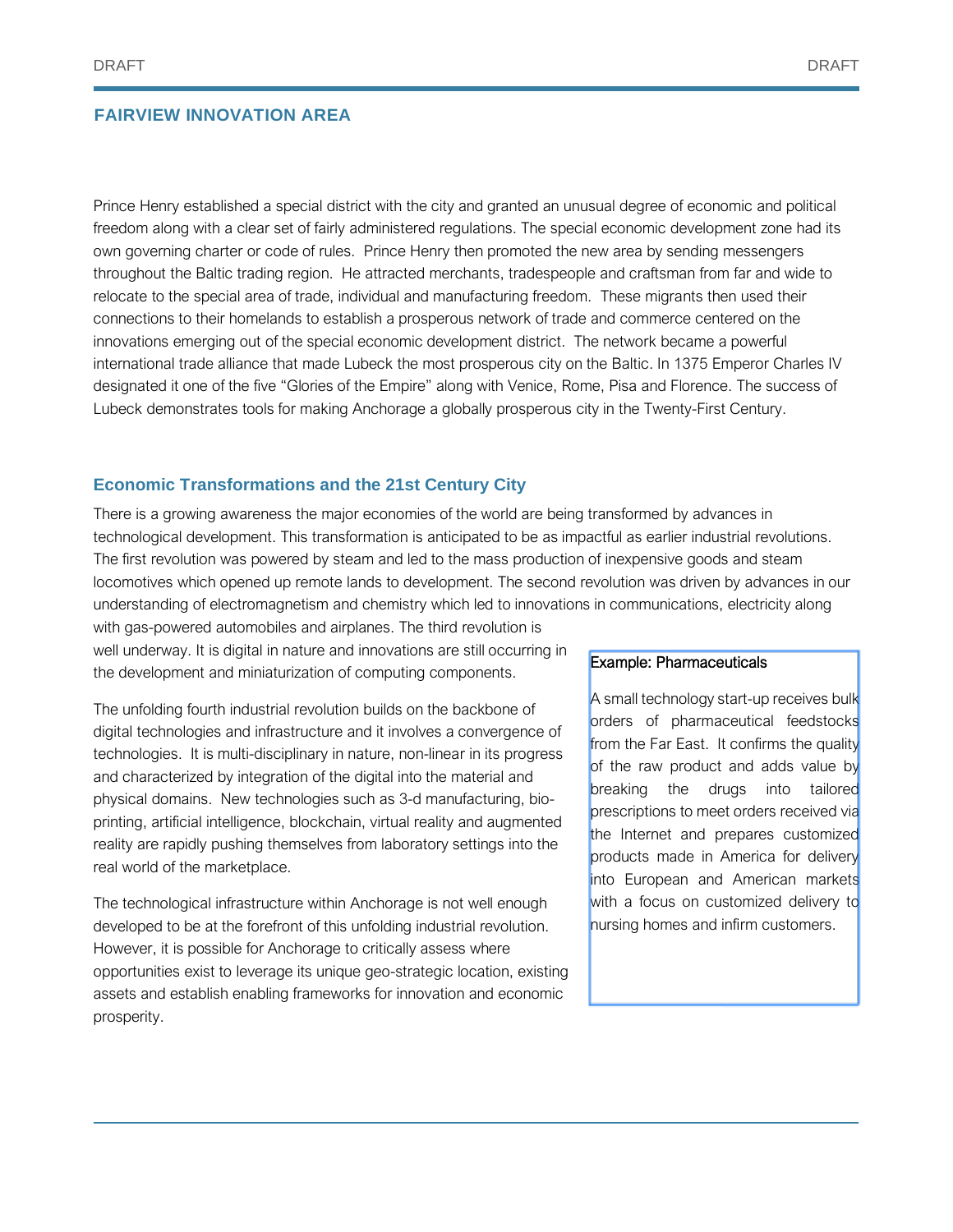#### **Innovation Areas**

Innovation Areas are the new buzzwords in city vitality. An increasing number of communities across the United States are creating such areas to spur revitalization through the development of new ideas, services and products. In Anchorage, the University of Alaska Anchorage is in the process of creating a health-oriented innovation area centered on the University/Medical District and extending north along Bragaw Street.

Typically innovation districts are defined as geographic areas where leading-edge anchors institutions and companies cluster and connect with start-ups, business incubator, and accelerators. The districts are often physically compact, transit-accessible, and offer mixed-use housing, office and retail. They are frequently designed to reflect the increasingly collaborative and cross-sector nature of innovation.

For most Innovation Districts, it is the concentration of innovative sectors and research strengths that drives their dynamic nature from the start. Districts tend to thrive by concentrating and leveraging their city of regional economic strengths. These serve as the foundation upon which new disparate sectors and disciplines add value through converging and collaborative initiatives. The power of innovation districts comes from an eclectic mix of institutions, companies and start-ups concentrated within a compact pedestrian friendly urban space. Connectivity and proximity underlie strong innovation districts. A compact, well-connected district is a key attribute for success — transit, bike paths, sidewalks, car-sharing and high-speed internet connections. It is the experience of proximity or a physical concentration of firms, workers and activities that differentiates a vibrant innovation district and is what gives it a special sense of place.

There is no one strategy for developing robust innovation districts. What all successful innovation districts possess is a strategic vision. It is the over-arching guiding framework that provides the evidence that top decision-makers are aligned toward a common purpose. Implementation can occur incrementally. The important thing is to ensure a good physical land-use structure is in place upon which discrete developments can be placed as funding, opportunity and interest determine.

Implementing an Innovation District requires a variety of strategies ranging from small too large in terms of resources and from short too long in terms of timelines. There will be a need for large investments but given the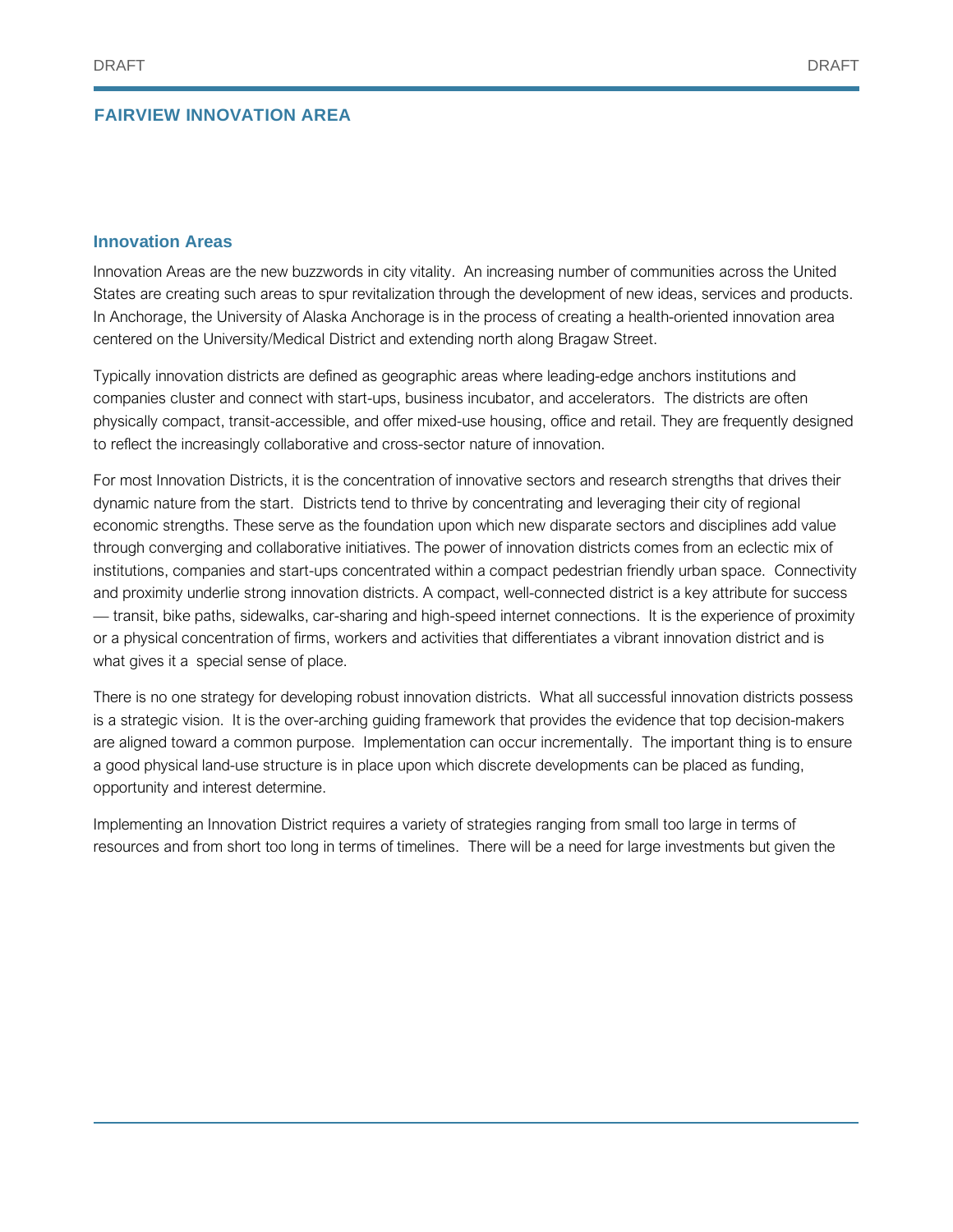complexity and length for their development, they are typically programmed as mid to long term strategies unless there is an active effort to establish a new anchor tenant. In the meantime, it is important for the designated area to demonstrate steady implementation of short term strategies and small/medium scale investments. These serve to advance important place-making principles and play a critical role in crafting complementary and necessary district characteristics and amenities. It is important to make innovation visible and public. An area designated as innovation district should be constantly generating examples of innovative ideas and creative activities. Innovation in public and private spaces



helps inspire curiosity in those who aspire to be innovators. Such activities also kickstart conversations between neighbors, and convey the story of an urban space where creative worker types are making things happen. One looks for evidence of transforming public and private spaces into "living laboratories" to test new ideas, services, products and prototypes. To the greatest extent possible, street level frontages in commercial and light industrial sub-areas should be as transparent as possible to allow pedestrians to connect with the innovation activities inside the structures.7

Major pieces are in place for development of an Innovation Area in the eastern half of Anchorage's urban core. The basic physical framework is in place and just needs a strategic vision along with active and engaged partners. It is possible for Anchorage to position itself as an emerging growth center of the new global economy using its unique geo-strategic location and the fact it is Americas's only major metropolitan area located in the sub-arctic. It is the best interests of Anchorage to support efforts to take advantage of economic opportunities including efforts by organizations such as the Brookings Institute of Information Technology and Innovation Foundation. The Foundation is advocating for a strong federal role in funding key anchor institutions within strategically important areas of the United States. Anchorage is indisputably strategically important.

What we don't know yet is what are the activities that are most profitable and cannot easily be replicated somewhere else. This tis the mission of proposed Fairview Innovation Area. It is to be a special district within the Municipality where more leeway is provided to encourage new ways of creating productive work and expanding the economic base of our City. Some of the efforts within the special area will fail. But innovation and progress is forged in the fires of failure. It is by creating an ethos of analysis, cooperation, creation and refusal to quit that success is assured. When a new way of doing things proves itself, it can easily transition into a commercial startup and should further success occur it can move to scale within the northern area of the innovation zones.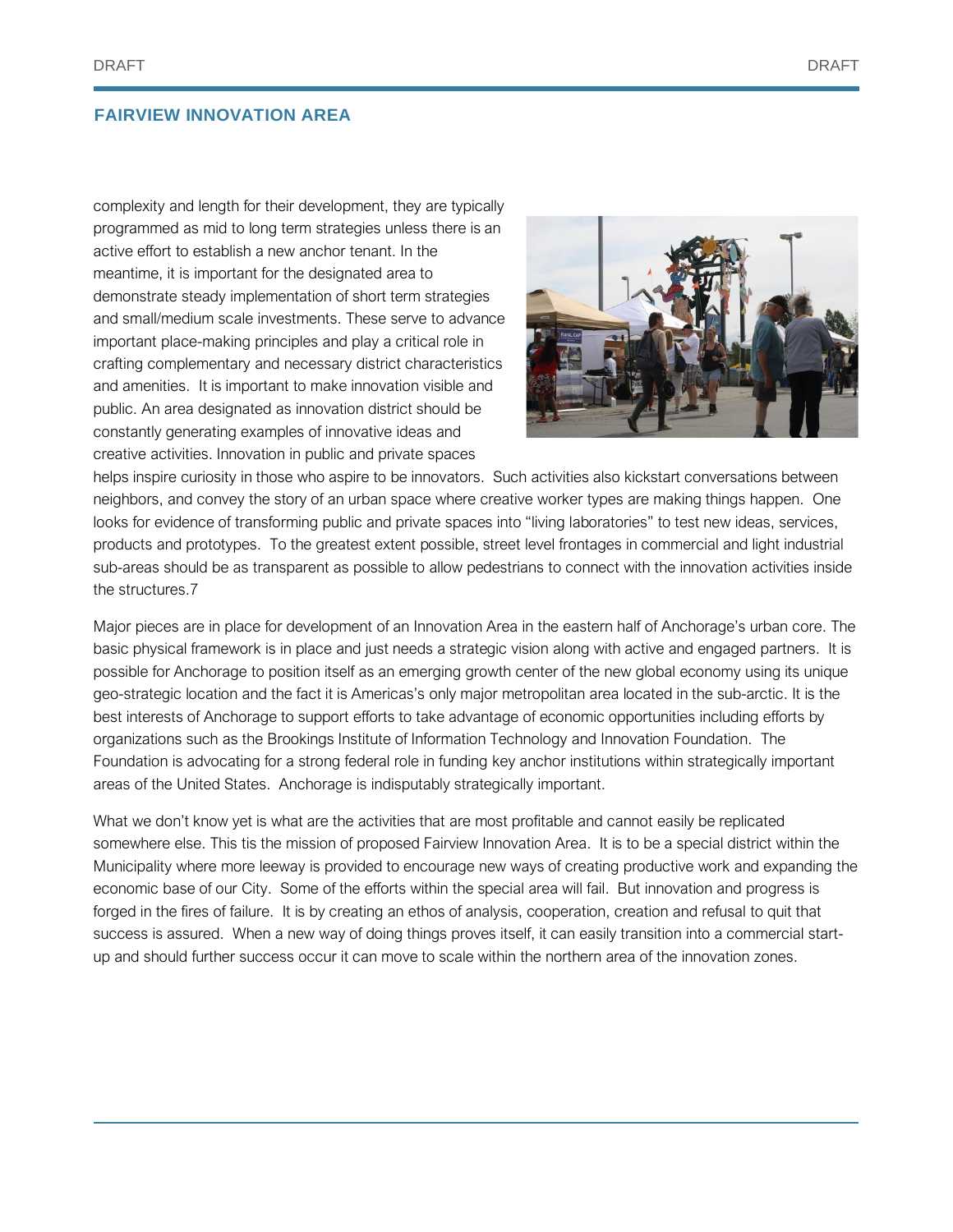# FAIRVIEW INNOVATION AREA

# **Context**

Fairview has a long history of strong grass-roots activism. Citizens-led efforts have produced concrete improvements in this neighborhood of predominantly low to moderate income households. They've successfully implemented several progressive urban revitalization approaches including Defensible Space, Complete Streets, Urban Place-Making, Civic Empowerment and were the very first neighborhood to successfully develop a locally driven Neighborhood Plan adopted by the Municipal Assembly. They have produced a Working Draft of the Plan's number one priority action item a Form Based Code Overlay Zone. One of the key components of the new overlay zone is an Innovation Area. See Figure 1 to the right.

The Fairview Form Based Code Overlay Zone is proposing the highlighted areas in the adjacent figure being designated as part of the Fairview Innovation Area. It will consist of the proposed Arena District, Main Street and the rest of the currently zoned B-3 area along with the I-1 lands in North Fairview.

The geographical boundaries are essentially the existing B-3

zoned commercial corridor and the I-1 zoned light industrial lands. The PLI lands associated with Sports Complex are included. The Innovation Area has several components: The southern end consists of a new Arena District extending north to 13th Avenue. The entire length of Gambell Street is proposed for redevelopment as a Main Street in phases concurrently with the phased construction of the Highway-to-Highway project. The remainder is identified as general innovation area.

There are several existing policy tools in place within the proposed Innovation Area: Municipal Tax Abatement Overlay Zone, Federal Opportunity Zone designation and Reinvestment Focus Area. These are discussed in turn.

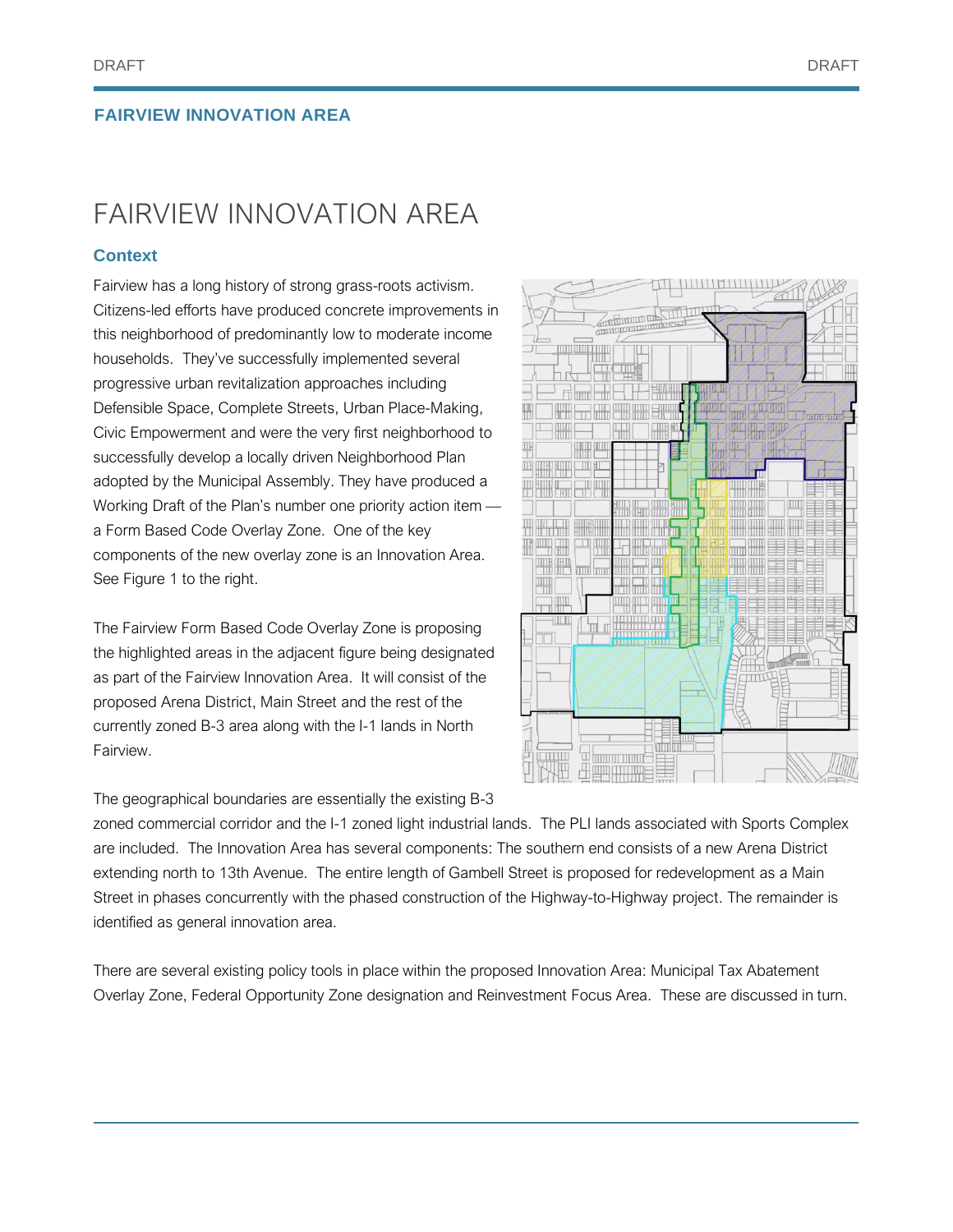# **Fairview/East Downtown Tax Abatement Overlay Zone**

Anchorage Ordinance 2014-71 was passed by the Municipal Assembly in 2014 as an incentive mechanism to encourage redevelopment by providing certain tax abatement incentives including property tax abatement for up to ten years to offset the expense of required municipal off-site infrastructure upgrades, environmental testing and remediation, and other certain redevelopment expenses. See graphic for boundaries of the designated area.



The Municipal Assembly found that tax abatement can be used to promote economic development of the municipality and built upon the tax abatement treatment and deferral associated with redevelopment of the McKinley Towers property on 4th Avenue in East Downtown. A significant percentage of the proposed Fairview Innovation Area lies within the boundaries and thus eligible to take advantage of the economic development incentives.

#### **Federal Opportunity Zone**

The 2017 federal tax reform legislation (Public Law No. 115-97) allows for the deferral of all or part of a gain that would otherwise be includible in income if the gain is invested into a Qualified Opportunity Fund (QOF). The gain is deferred until the investment is sold or exchanged, or December 31, 2026, whichever is earlier. If the investment is held for at least 10 years, investors may be able to permanently exclude gain from the sale or exchange of an investment in a QOF. The idea behind the new tax language is to funnel unrealized capital gains to economically struggling areas by offering a tax break to investors who reinvest their gains in designated opportunity zone sites.

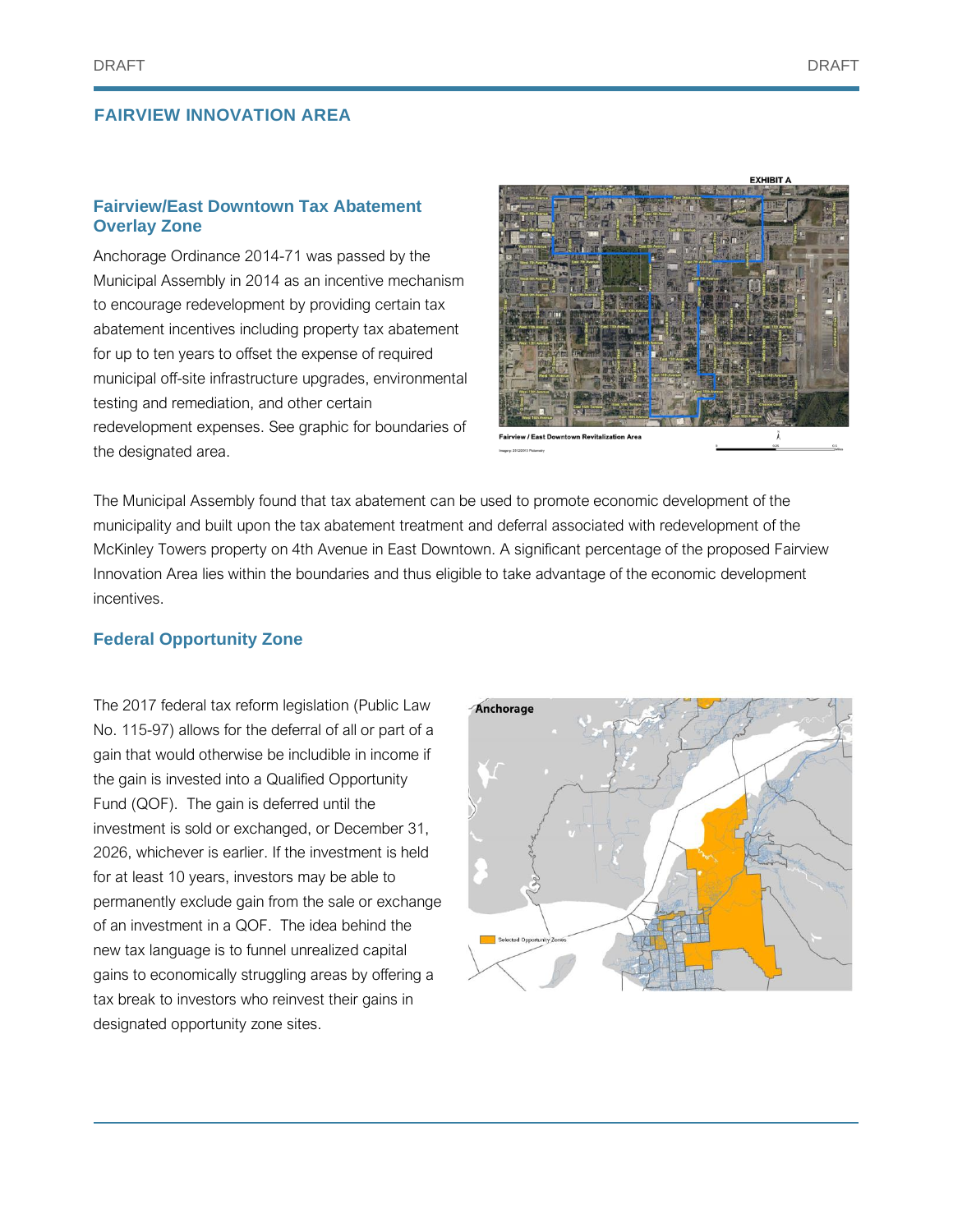The state of Alaska has completed their designation of eligible opportunity zones using current US Census boundaries. The majority of the proposed Fairview Innovation Area lies within a designated Opportunity Zone.

Census Tract 10 covers the Gambell-Ingra Corridor while Census Tract 6.01 covers the light Industrial area north of 3rd Avenue.

Investments in Opportunity Zones must meet the prudent fiduciary tests of typical investments — they must be economically sound, document a reasonable strategy for enhanced economic value and well-grounded in return-oninvestment principles. They are not a government grant or a tax subsidy for investments in deteriorated properties. All proposals must adhere to prudent investor rules and economically competitive with other investment opportunities.



They do improve access to investment capital and should an economically sound project be identified within a designated Opportunity Zone there is a higher probability that investor capital will be forthcoming.

# **Anchorage Land Use Plan (ALUP)**

The ALUP identifies several Action Items applicable to the proposed Fairview Innovation Area. They act in concert with one another to highlight the importance of this particular sub-area of the Anchorage community as a target for special attention in terms of land use actions and incentives to encourage revitalization. Successful redevelopment is dependent on successful resolution of the alignment and phasing of the H2H infrastructure project. The proposal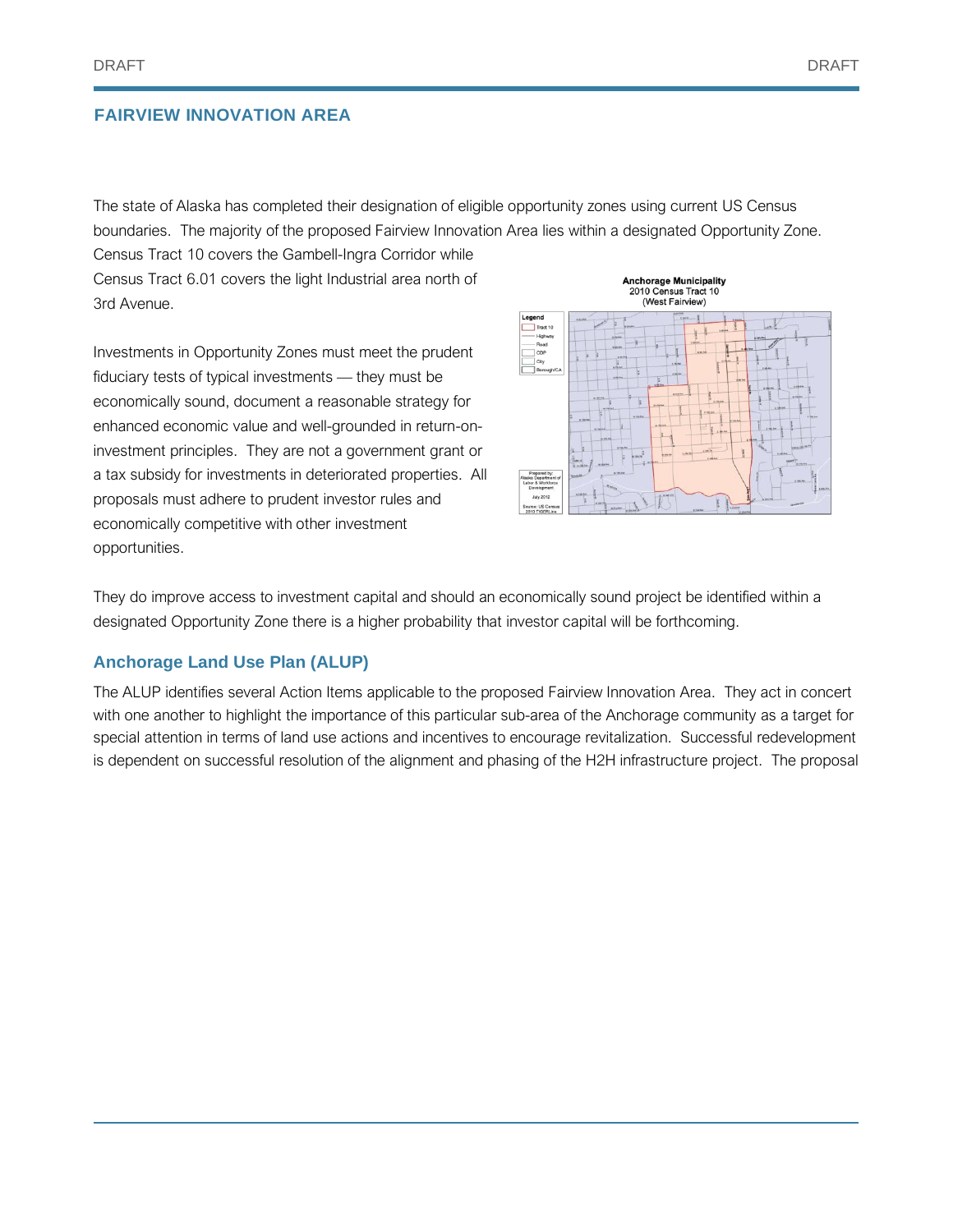for advancement of land use development in concert with the larger infrastructure design and construction effort recognizes how the two are directly related to one another.

#### **Reinvestment Focus Area**

RFA's constitute direct infrastructure investments, incentives, and other ALUP Actions to catalyze infill and redevelopment in strategic areas. It is anticipated such actions will spur new compact housing and business investment within targeted urban sub-areas, mixed-use corridors, industrial employment areas and older neighborhoods. Some examples given by the AUP include infrastructure investments and may include enhanced streetscapes, sidewalks, drainage system, utilities, parks and civic amenities. They can be coordinated with tax abatement, land assemblage incentives, or permit review assistance. The ALUP identifies the West Fairview/Third Addition sub-area as one of the top three priority RFAs.



# **Special Study Area**

The ALUP has identified the Gambell Street Corridor as a location where additional study and analysis are needed to refine the land use designation boundaries, and local planning implementation actions. This White Paper analysis represents such refinement of the ALUP.

# **The Fairview Advantage**

Advocates of the Innovation Area concept have conducted due diligence and are realists about the challenges associated with successful implementation. They acknowledge that a robust Innovation Area has certain attributes and characteristics. While the "bones" of an Innovation Area exist within the neighborhood there are several in consistencies along with several missing pieces. However, the progress to date

indicates a record of on-going progress toward their vision. These include:

- Municipal tax abatement overlay zone
- Opportunity Zone designation
- Recognition as a Reinvestment Focus Area
- Supportive land-use recommendations in the Anchorage Land Use Plan
	- Mixed-Use Development
	- Main Street Designation
	- Greenway Designation
- Programming of \$5 million in the AMATS TIP for a Planning and Environmental Linkages Study to be underway in 2020
- Inclusion in the MTP2040 Phase I (16th Avenue to 12th Avenue) of the H2H connection.

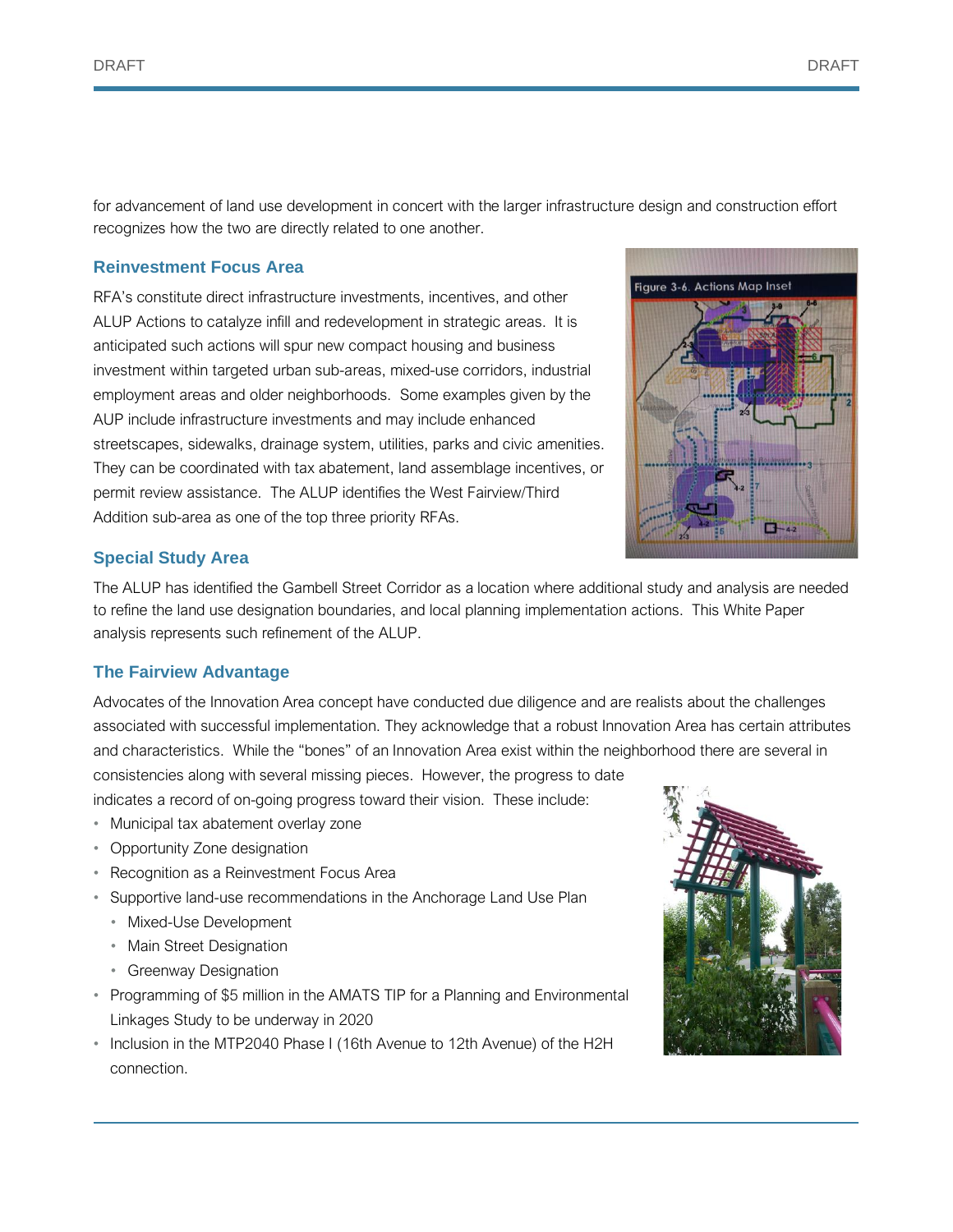



The Fairview neighborhood is aware that a successful Innovation Area must be more than just words in a document or lines on a map. As a result, they are proposing the Innovation Area be focused on a specific mission — the exploration, creation, development and commercialization of new economic enterprises that take advantage of Anchorage's unique geo-strategic location within a globalized economy.

The Fairview Innovation Area is not a naturally occurring innovation district. Core technical land uses are not present as the Fairview part of town has not yet crested in its critical path toward revitalization. But essential urban aspects — generally dense, walkable short blocks with alleys, increasingly bike friendly, transit oriented and a growing mixture of land uses — are present. It would be natural for septics to look at the area and see only what currently dominated the space: high volumes of regional freight and pass-through commuter traffic, lack of a defined sense-of-place, prevalence of homeless and chronic innervates. This is not the future of the area. See Figures xx and yy for an illustrative example. The figures show what is possible in the general vicinity of the 14th and Gambell Street intersection as redevelopment occurs implementing the proposed Arena District contained in the Fairview Form Based Code (FBC) Overlay Zone.

The Fairview FBC Overlay Zone will provide an over-arching design framework to guide development. It establishes a sense of permanence for investors seeking opportunities in the innovation area. New development will occur in a series of discrete, structured phases while leaving room for a more organic process depending on the risk appetite of developers.

# **Phase I Development**

Phase I begins in the near term in conjunction with the Fairview Planning and Environmental Linkages (PEL) Study programmed in the AMATS TIP at \$5,000,000. This project is being managed by the DOT&PF with AMATS as the client. It will provide analysis of routing options for the Highway-to-Highway connection with particular attention to consideration of important and relevant transportation planning factors including economic vitality. It is expected to explore in additional depth the economic potential of vertical structures placed on the cap covers along with the positive economic benefits accrued with construction of a new Fairview Greenway generally along the western edge of Indra Street and above the sunken H2H connection.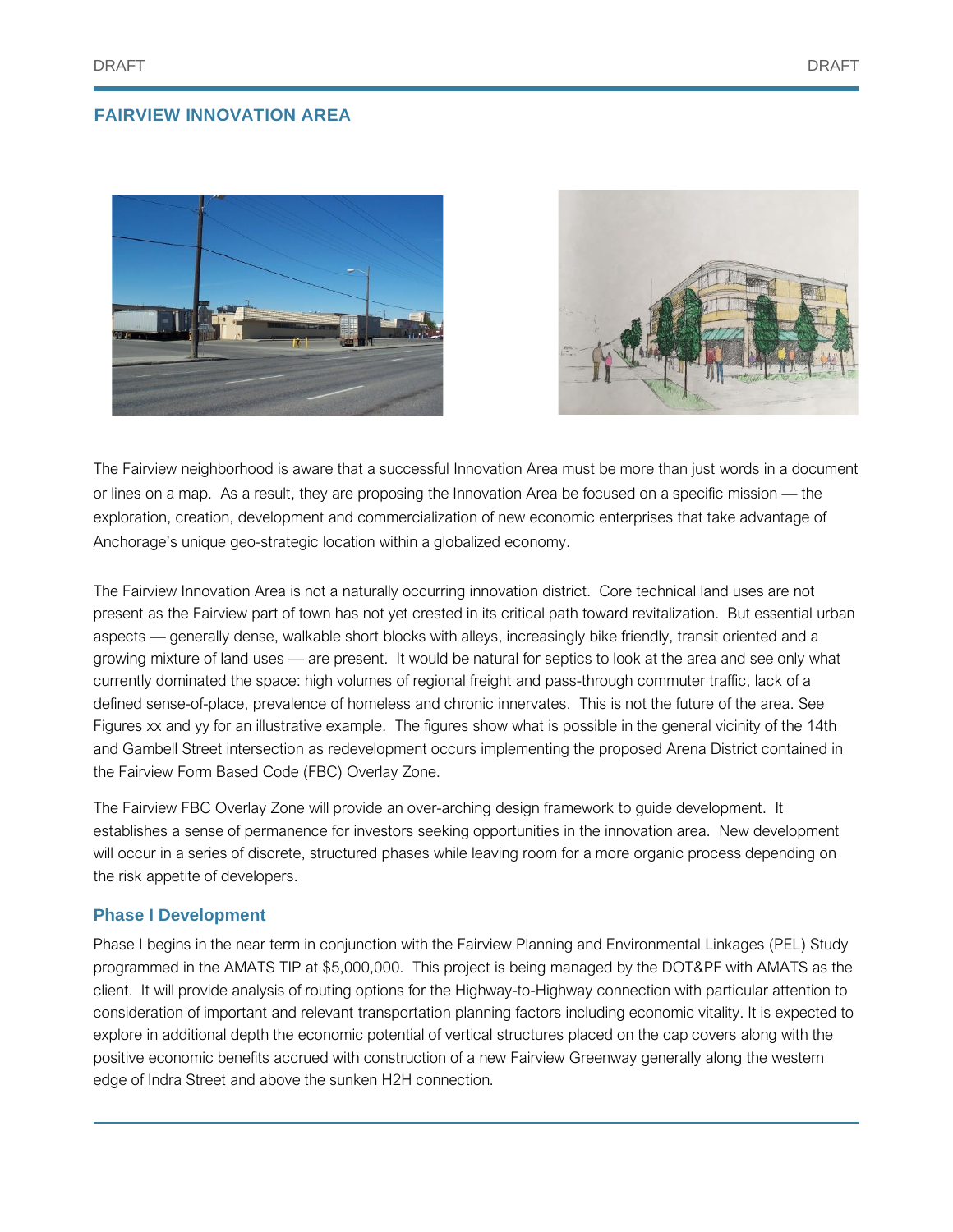The draft MTP2040 includes construction of Phase I beginning in 2030 but the Fairview Community Council is a strong advocate for programming Design in 2022 (upon completion of the PEL), Right-of-Way in 2023-2024 and Construction beginning in 2025. As each Phase of the Interstate Highway connection is constructed, the existing transportation infrastructure will be rebuilt using a Complete Streets approach that is more congruent with the land uses contained in the adopted Anchorage Land Use Plan. This

approach allows for the large infrastructure initiative to fit within a fiscally constrained financing program. One important aspect of Phase I is the inclusion of vertical, mixed-used development on top of the cap. The development will be within the airspace of a federal-aid funded transportation facility and thus subject to the guidelines and protocols of the Federal Highway Administration. The FHWA will retain ownership rights to the airspace but they allow for economic development as a permitted and lease use.

One important aspect of allowing for leased vertical structures within the airspace on top of the caps is that lease revenues can be used to support the issuance of revenue bonds as part of the project financing strategy. Once the bonded indebtedness is retired, the lease revenues can be placed into a sinking fund for support of ongoing operational and maintenance costs associated with both the underlying structural components but also relevant surface elements.

The Fairview Greenway an important green transportation component will be constructed at the same time. This new addition to Anchorage's unique greenbelt system will connect Chester Creek Greenbelt Trail with the Ship Creek/Tony Knowles Coastal Trail to form a green bikeway around the urban core of Anchorage. It is recognized in the recently updated Anchorage Land Use Plan and is to be developed in



"It will not do to leave a live dragon out of your plans if you live near one." The Hobbit J.R.R.Tolkien

conjunction with the H2H project. A conceptual approach for this exciting new public amenity is shown in Figure XX. The Fairview Greenway represents an important anchor investment for redevelopment of the eastern side of the urban core. It is well established in the economic literature that close proximity to such public green